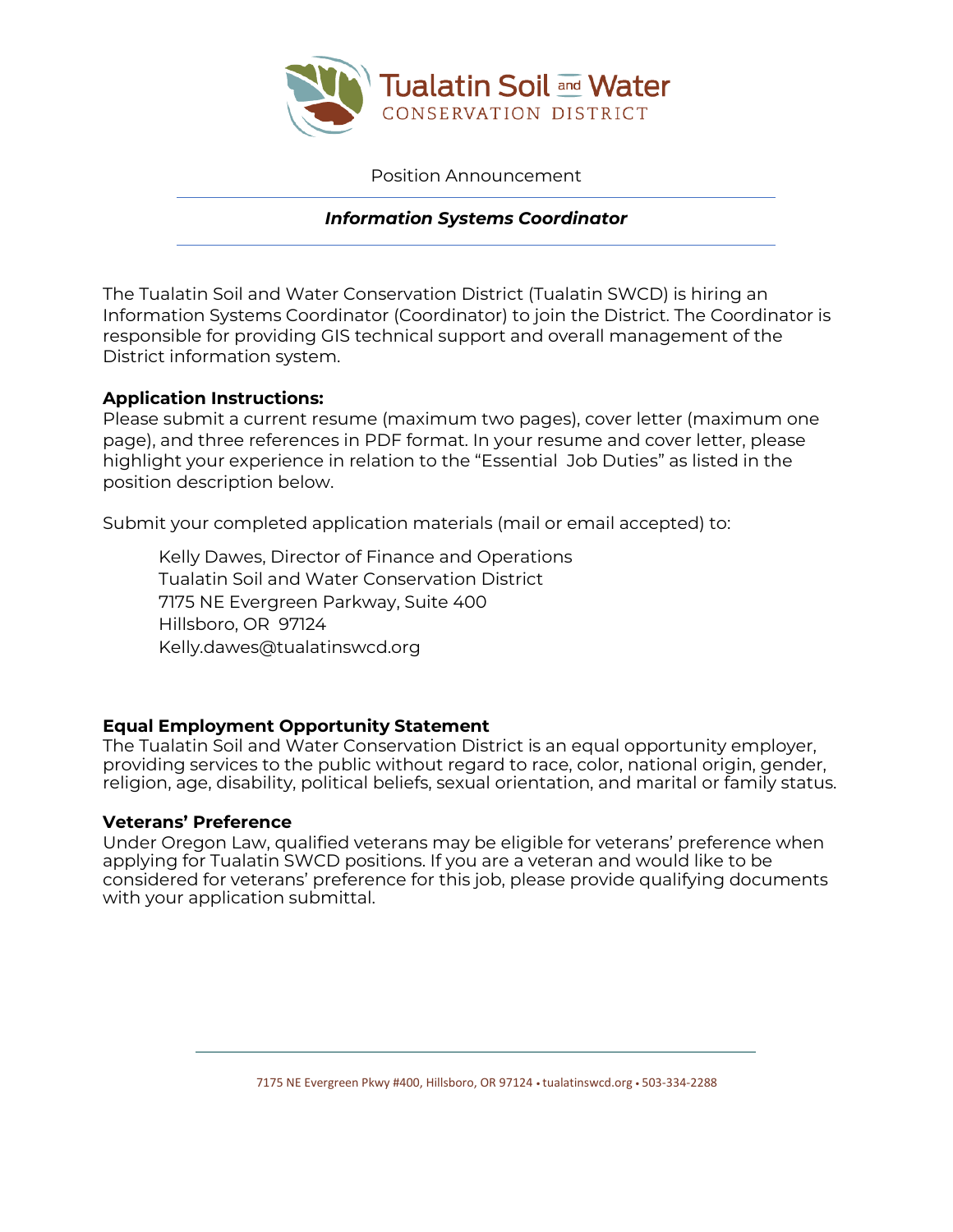#### Position Announcement

### **Information Systems Coordinator (Coordinator)**

### **General Position Summary:**

The Information System Coordinator (Coordinator) is responsible for developing, managing, and supporting information systems, providing technical support to Tualatin SWCD staff, and configuring and managing Tualatin SWCD's reporting tools. Primary duties include managing Tualatin SWCD data and GIS resources, generating reports, and providing training and support for Tualatin SWCD staff.

### **Salary and Benefits:**

This position is full time plus benefits. Salary range is \$82,608 - \$95,000. Medical and dental insurance are available after 60 days. 100% Tualatin SWCD-paid shortterm disability, long-term disability, and life insurance available after 180 days. Tualatin SWCD will contribute 5% of the gross earnings per pay period to a 457(b) retirement plan after 180 days.

#### **Essential Job Duties:**

### **Information Systems Development, Management, and Support**

- Manage, refine, and assist with development of software applications to support workflows and data. Provide quality control, testing and troubleshooting, and support development and implementation of new software tools as needs evolve.
- Design, create, maintain, and troubleshoot relational databases.
- Manage, maintain, and troubleshoot the Customer Relationship Management (CRM) system.
- Manage, maintain, and troubleshoot the customized project management software application.
- Lead communication with consulting IT group for maintenance and improvements on software applications and integrations.
- Strategic planning and system development.

#### **Reporting**

- Develop and configure reporting tools such as Power BI.
- Build queries from data sources and perform analysis to meet reporting needs.
- Support annual program-level and organization-wide reporting to the public and to partners.
- Assist staff with ad hoc report needs.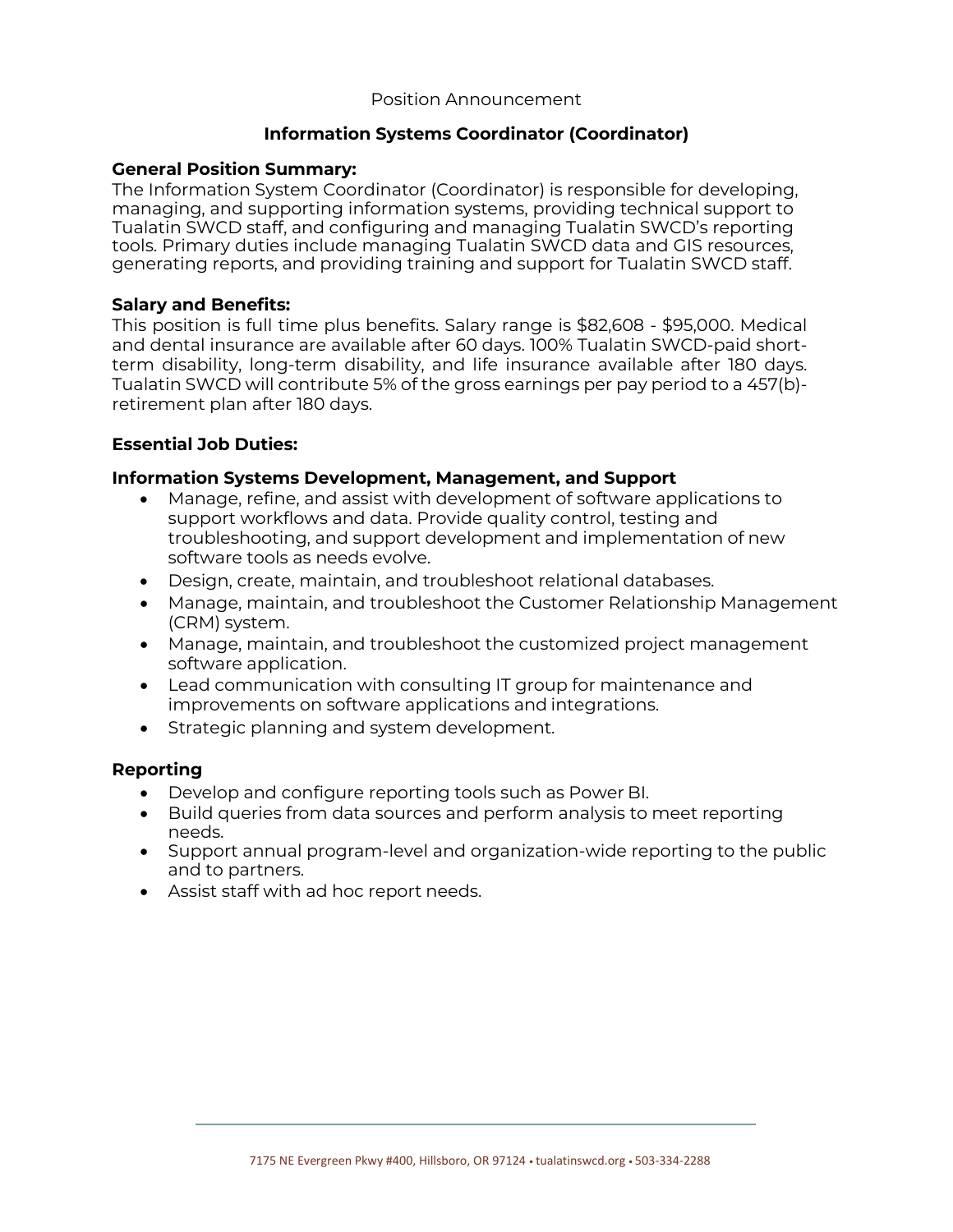## **Secondary Functions**

### **GIS Data Management and Support**

Assist Tualatin SWCD staff with:

- Data Development, Acquisition, and Management:
	- o Design, integrate, update, manage, and archive geospatial data to maintain efficient, accurate, and effective GIS users.
	- o Manage and acquire geospatial data to support project and user needs; manage and maintain metadata and geodatabases; develop and maintain GIS best practices for organizational GIS; identify and reconcile mapping/data discrepancies using standard QA/QC procedures.
- Licensing and Software Management:
	- o Manage and maintain GIS resources; oversee software applicationand hardware updates.
	- o Assist with Tualatin SWCD's ArcGIS Online site, Portal, Enterprise geodatabases and integration between GIS and other programs.

### **Staff Coordination and Support**

- Interact frequently with staff to assess data needs and resources.
- Coordinate and conduct trainings; develop training materials and manuals; respond to and resolve user inquiries; develop and maintain user documentation.
- Work with IT contractor on behalf of staff as needed.

# **Administrative Support**

- Provide administrative support: maintain files, time, and attendance according to established Tualatin SWCD policy.
- Participate in special projects: assist or lead special projects as identified by Tualatin SWCD.
- Pursue professional development; remain current in all development and training of the skills needed to perform the duties of the position.

## **Knowledge, Skills, and Abilities:**

This position is detail oriented and technical, requiring performance of the following essential job functions:

- Strong knowledge of computer-based technology and software.
- Experience with data organization, management, and control.
- Basic knowledge of Geographic Information Systems.
- Strong written and verbal communication skills (email, phone, one on one conversations, etc.).
- Strong time-management, organization, problem-solving, and project planning skills.
- Interest and enthusiasm for conservation and, in particular, the mission, goals, and values of Tualatin SWCD.
- A willingness to train and support staff.
- Ability to convey technical information training to non-technical staff.